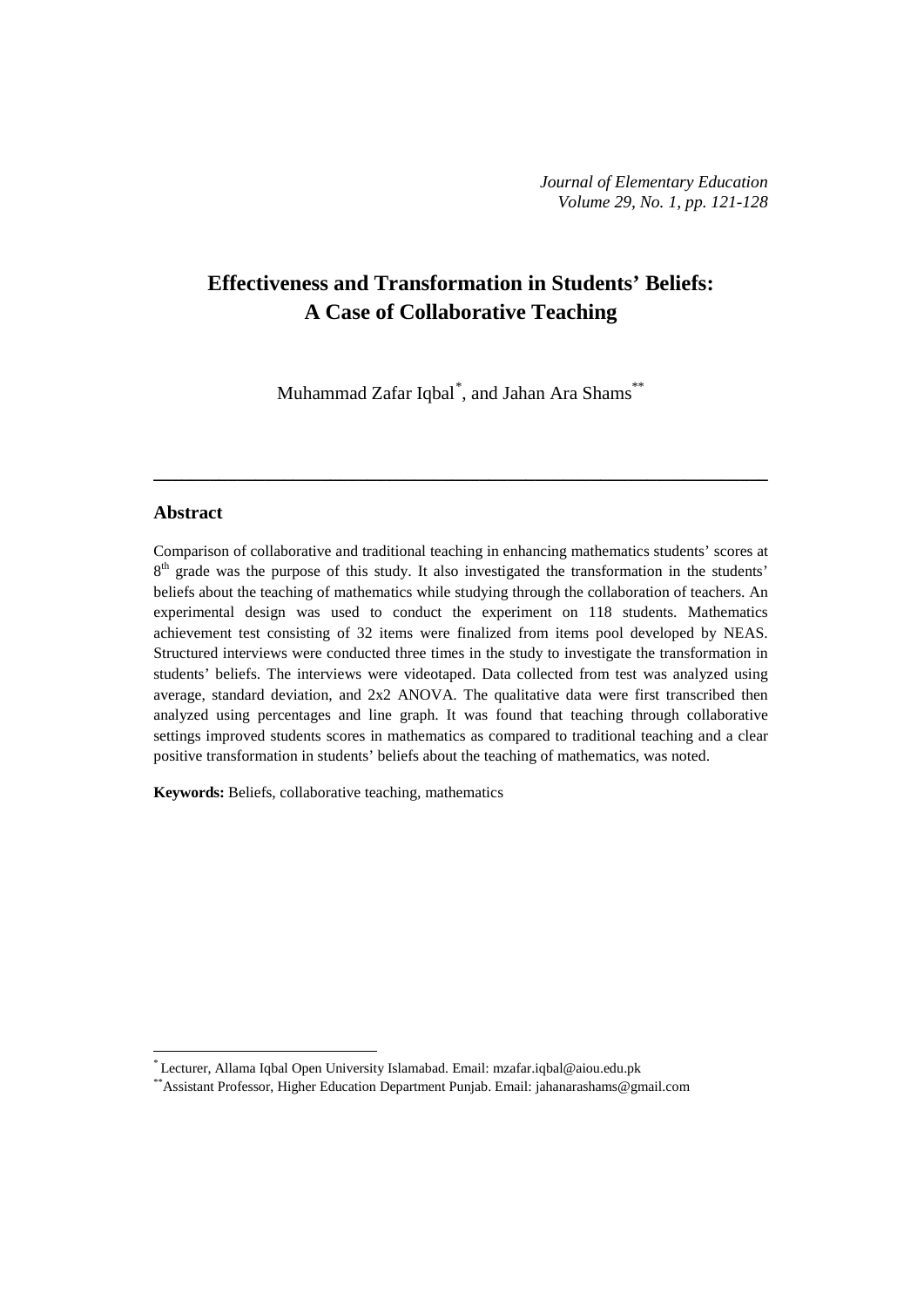# **Introduction**

The subject of mathematics is different from other subjects because of its characteristics, for example, language, symbols, and abstraction in its concepts. Difficulty in mathematics learning is being faced by many students. Russell (2006) attributed students' mathematics learning problems to teaching. Generally, a single math teacher cannot cope with all glitches of students in the learning of mathematical concepts. Various researchers have recommended team teaching a better alternative to one teacher's teaching (Wadkins, Wozniak, & Miller, 2004).

Predominantly, Pakistani mathematics teachers are transmitting the mathematics knowledge rather than constructing concepts. They use text books to teach mathematics. In order to solve mathematical exercise questions students need to memorize the formulae dictated by the teachers in the start of lesson. There is a little or no sharing and discussion on mathematics teaching methods or mathematical concepts understanding among mathematics teachers. Consequently, their teaching quality is not improving, and consequently the problem of low achievement persists.

Many approaches like student or teacher centered, focused on content, CT etc. are being used in the world. CT is in practice in countries for example United States, China, United Kingdom, Canada, and Australia. Cook and Friend (1995) described teaching in collaborative setting as "a style of interaction between at least two co-equal parties voluntarily engaged in shared decision making as they work toward a common goal". The various roles of teachers depend on the strengths of teachers. Many research studies conducted by various researchers in these countries for example Jang (2006), Mcduffe, Scruggs, and Mastropieri (2007), Olverson and Ritchey (2007), Parker (2010), Rigdon (2010), Almon and Feng (2012) showed positive effects of CT in enhancing academic scores of students in mathematics.

Research studies have shown that beliefs of students about a particular subject significantly affect their achievement and behavior (Krosnick, 2007). Ragland (2011) found strong positive relationship between students' beliefs and their conceptual ability of a particular subject. Students' mathematical beliefs about teaching of mathematics are always been in the focus of mathematics educators.

Beliefs are the personal assumptions of an individual about the nature of any phenomena or reality. Likewise, Kloosterman, Raymond, and Emenaker (1996) stated that beliefs are "the personal assumptions from which individuals make decisions about the actions they will undertake". Beliefs are considered to be those assumptions and suppositions about things, people or concepts which are held by an individual or group as to be true (Anderson & Silva, 2009). In the research, findings of different research studies, one's achievement in mathematics can be affected by one's strong beliefs about learning mathematics (Krosnick, 2007).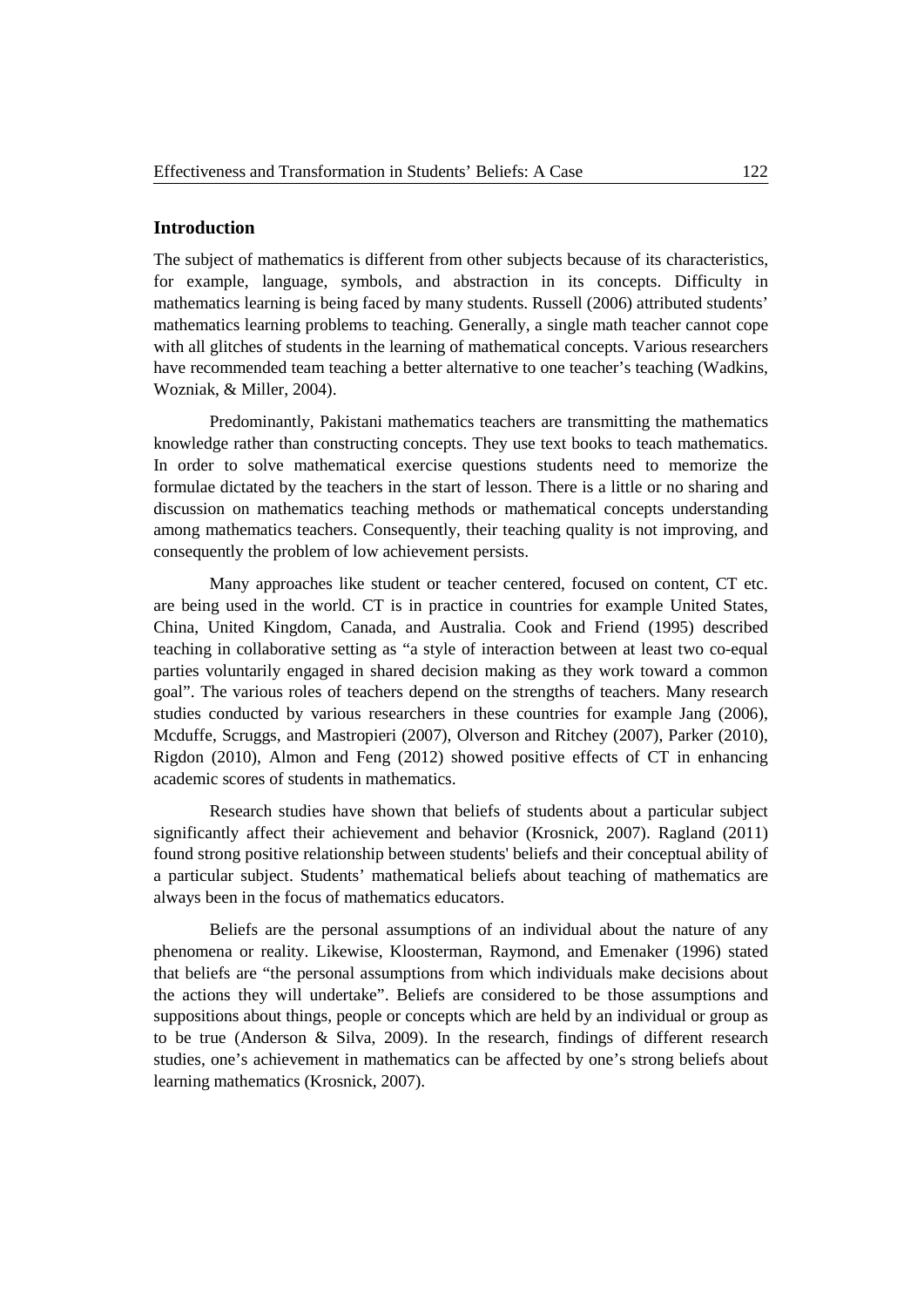The affective domain of McLeod was elaborated and re-conceptualized by Ragland (2011) who investigated students' beliefs in two specific aspects i.e. mathematics and its teaching. He found that majority of the beliefs about mathematics are strongly related with students mathematical learning. Taylor (2009) claimed that beliefs of students can be changed through instruction and particular curricula in a short period of time. Many instructional approaches are used by the mathematics' teachers in the classrooms. Studies on CT all around the world showed its positive effect in improving students scores (Mcduffe, Scruggs, & Mastropieri, 2007). CT may change students' beliefs about mathematics teaching in the context of Pakistan. Research questions of this study were:

- How far collaborative teaching is better in improving mathematics students' scores than one teacher's teaching?
- Do students' beliefs change about mathematics teaching through CT?

## **Methodology**

The design used in this study was experimental to investigate the effectiveness of CT. A public school was selected for experimentation with Solomon Four Group design. Researcher faced many difficulties mainly because of heads' attitudes towards research, number of enrolled students, and availability of the equal qualification of the teachers involved in the experiment. A sample of 118 students studying at  $8<sup>th</sup>$  grade was selected for experimentation. Experimental groups students were taught by teachers' collaboration and control groups students were taught mathematics by single teacher teaching method. Three teachers, including one from the researchers i.e. first author of this paper, were participating in the experiment voluntarily and one teacher of the same school was teaching to the control group students alone with traditional mathematics teaching i.e. deductive method of teaching in Pakistan. Two teachers, one first researcher and one math teacher from the selected school, collaboratively developed a module for collaborative teaching of mathematics. It covers algebra and geometry contents of  $8<sup>th</sup>$ grade mathematics. They developed 20 lesson plans. The role and work of the both teachers in the collaborative groups was defined in the lesson plans according to their mathematical strengths. For example teacher A is explaining the concept of square meanwhile teacher B is holding a chart consisting of some daily life examples of squares. The control group and experimental group teachers were covered the same content. It was 37 days experiment. The class settings of the experimental and control groups are shown in the figures 1 & 2.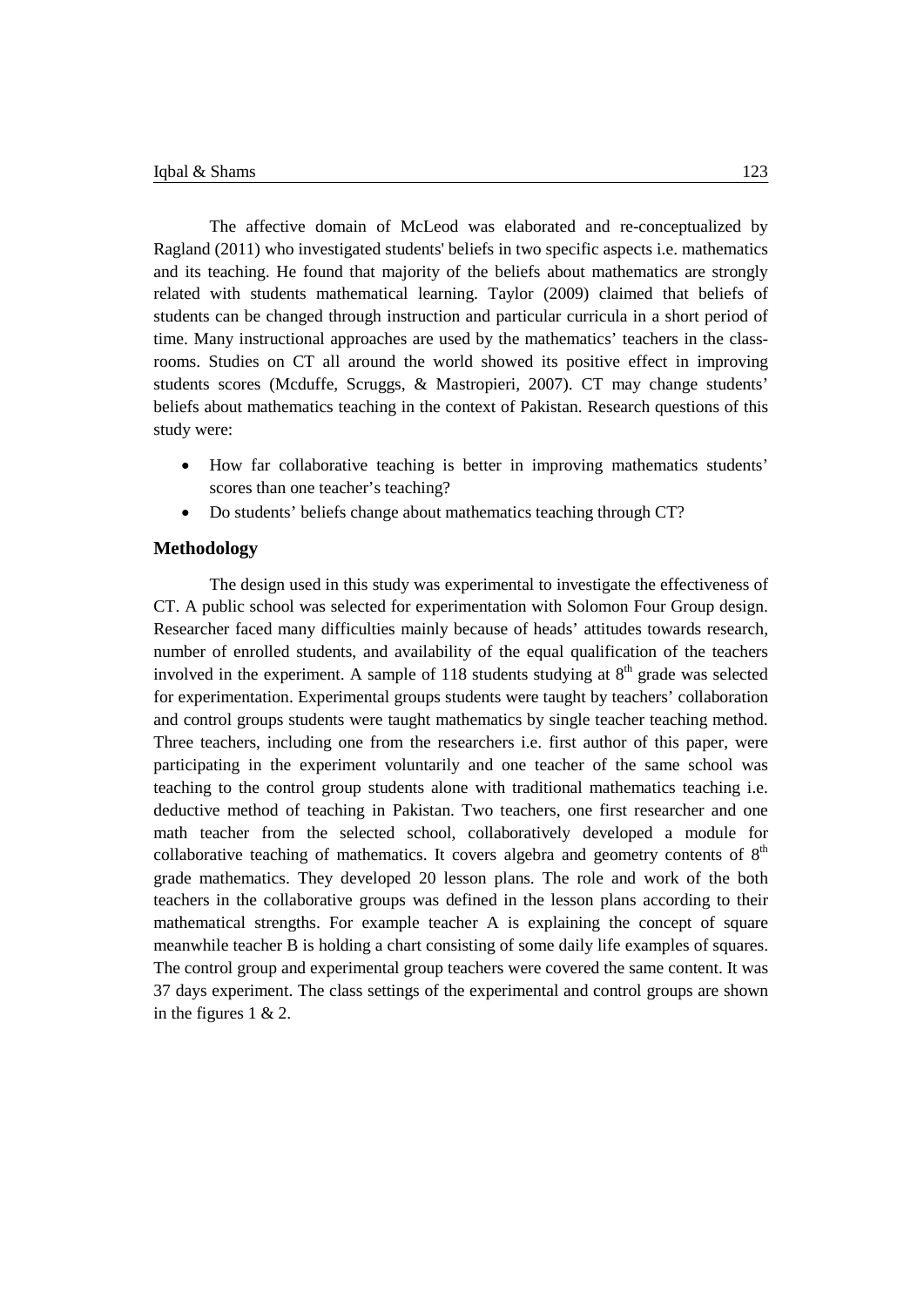

Figure 1. Collaborative teaching settings i.e. alternative teaching, one teach- one assist, and team teaching

| ✦     |     |  |  |  |
|-------|-----|--|--|--|
| ***   | *** |  |  |  |
| * * * | *** |  |  |  |
| ***   | *** |  |  |  |
| ***   | *** |  |  |  |
| ***   | *** |  |  |  |
| * * * | *** |  |  |  |

Figure 2. Traditional teaching i.e. single teacher teaching

# Table 1 *Details of Groups Mean Scores*

| Groups       | Pre-test given | Without pre-test | Total |
|--------------|----------------|------------------|-------|
| Control      | 10.38          | 9.83             | 10.08 |
| Experimental | 12.29          | 13.38            | 12.80 |
| Total        | 11.33          | 1.32             |       |

# Table 2

*Difference between Groups Mean Scores*

|                               | Sum of Squares | Df | Mean Square | F      |      |
|-------------------------------|----------------|----|-------------|--------|------|
| Groups ( $Ex & Co$ )          | 180.86         |    | 180.86      | 19.504 | .000 |
| Groups (with and without pre- | 1.78           |    | 1.78        | .191   | .663 |
| test)                         |                |    |             |        |      |
| Groups *Conditions            | 16.19          |    | 16.19       | 175    | .190 |

Table 2 showed that significant value 0.000<0.05, hence students' means scores of groups i.e. experimental and control were significantly different. Table 1 shows that scores of students' taught through CT were higher than control groups students' scores i.e. 12.80 and 10.07 respectively. The findings related to transformation of students' beliefs about teaching of mathematics has been presented in table 3.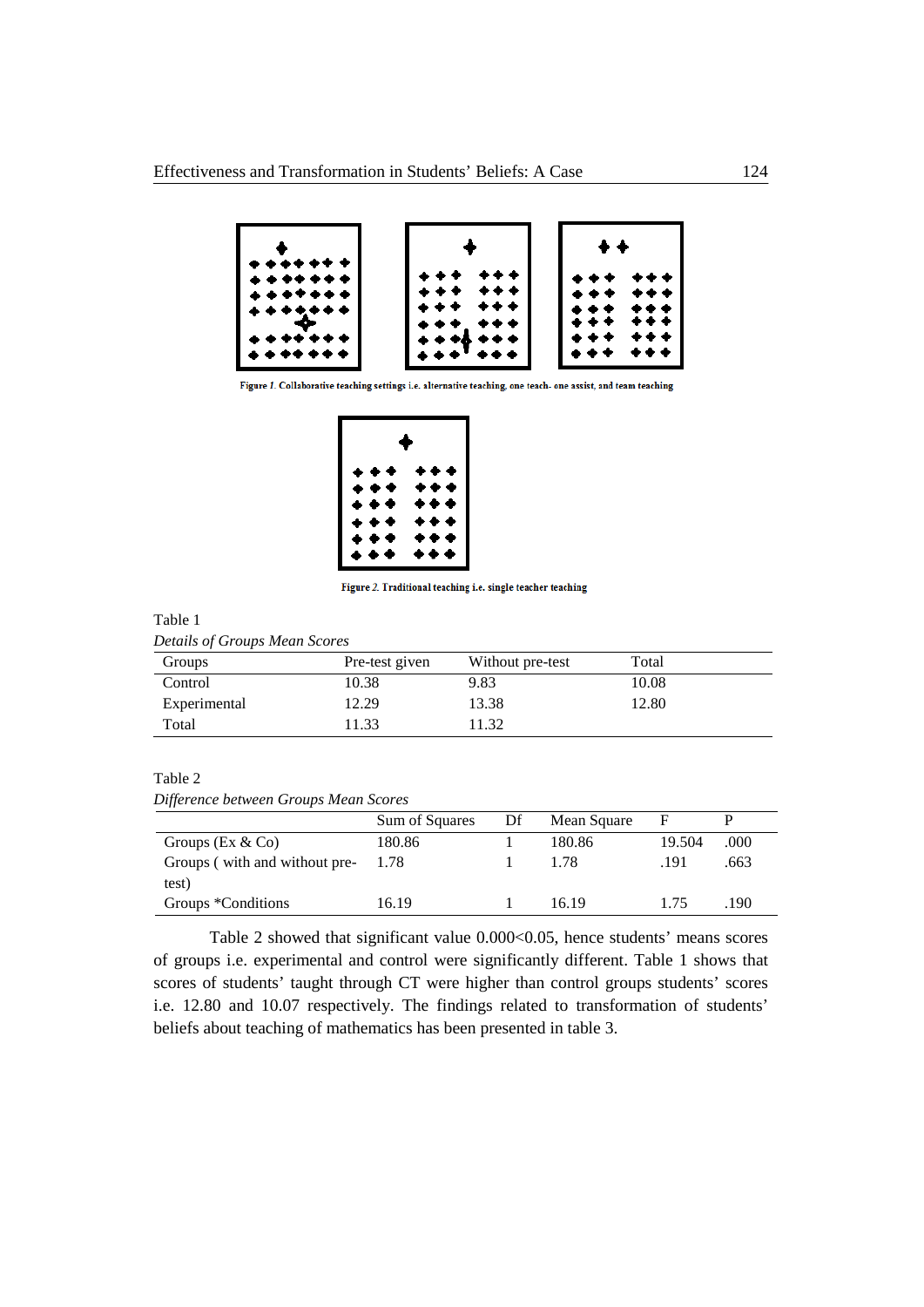#### Table 3

*Transformation in Beliefs of Students about Mathematics Teaching*

|                                                            | <b>Start</b>      | middle | End |  |
|------------------------------------------------------------|-------------------|--------|-----|--|
| <b>Beliefs</b>                                             | Yes In Percentage |        |     |  |
| 1. CT is better teaching approach than single teacher's    |                   | 50     | 100 |  |
| mathematics teaching                                       |                   |        |     |  |
| 2. Activities in learning mathematical concepts are useful | 16                | 96     | 100 |  |

Table 3 shows that the students' belief changed with the progression of the CT experiment. The beliefs about using activities for learning mathematical concepts changed sharply at the middle of CT intervention i.e. 96%.The detail of the table 3 was presented in figure 3.



### **1. CT Produces Better Results**

CT changed students' beliefs about teaching in collaborative settings. In the start of experiment students i.e.13% were viewed CT as a useful teaching method. In the middle, 50% students were favored CT and this number went to 100% at the end. Before the experiment, one of the students believed that "I like single teacher's teaching. It is better than CT as I may get confused when two or more teachers are teaching at the same time. I have been taught by single teacher's teaching throughout my study. " the views of the same student changed in the middle, "I first time experienced CT and I feel good. Both the teachers deal students very nicely. They do not go harsh on us or unethical behavior. Both are very polite." At the end he said, "I learnt a lot because of CT. I enjoyed it a lot. I will such sort of teaching methods while studying mathematics. The experience of CT was wonderful."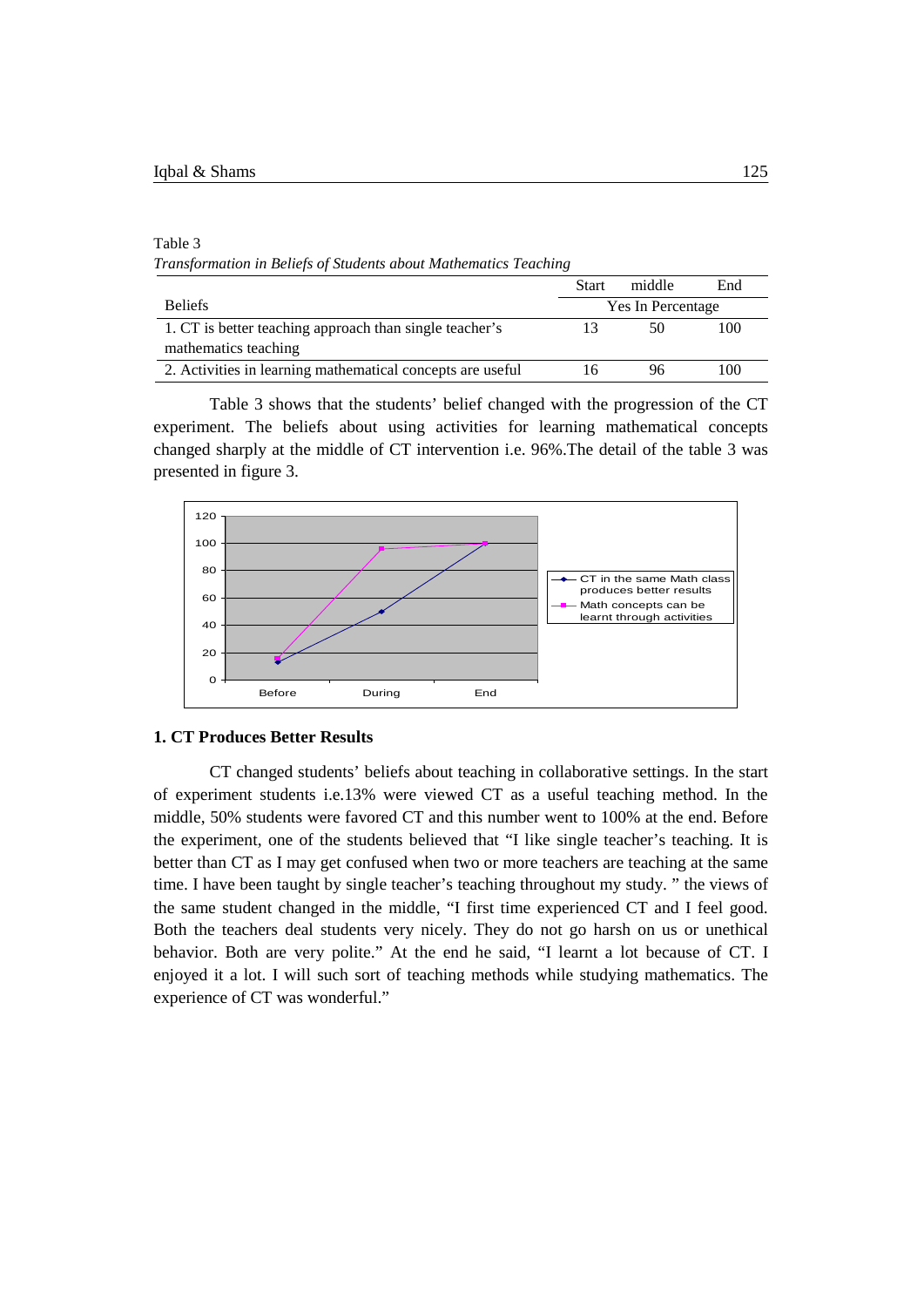Another student shared his views as "I am satisfied with single teacher's teaching and I think we will get confused with two different methods of teaching of CTs in the same class." In the middle he told that "working with two teachers was interesting. At the same time one teacher is writing on the black board the other teacher is helping students to copy the content correctly. In this way, they also control the classroom discipline." At the end, he expressed his feelings in these words, "I understood the concepts of mathematics very well in the presence of two teachers. I asked the questions related to exercise questions to second teacher when I can't understand the first one."

Another student was believed that "We do not need of two teachers in the class for teaching if single teacher teaches with honesty." In the mid of intervention he said, "I think the idea of two teachers in the same class in not bad. We are large number of students in one class and due to which cannot understand mathematics very well. But these teachers teach us very well. They come up with helping material, charts, and work sheets. I did not face any problem or hazard in CT settings." At the end of intervention, the student was of the view that "both teachers are doing hard work to teach us well. They performed different activities while teaching mathematical concepts. They also check the homework and give feedback properly."

## **Use of Activities in Learning of Mathematics**

In the start of the experiment only few i.e. 16% students believed in using activities in learning of mathematics. The study found a transformation in the belief and jumped the number to 96% in the mid of intervention. At the end, it went up to 100%.

Students told that activities might be used in learning of mathematics but we do not know. One student shared that "I always learn mathematics by practicing and my teacher came in the class and asked us to memorize mathematical formulae before solving the exercise questions. After memorization we note the answers of some exercise question from black board. After it we practice exercise questions." At the end he shared his experience of CT as "I did many activities for the first time to learn and understand mathematical concepts. It was good experience to learn concepts by actively performing activities. Both the teachers helped us a lot in doing so." Another student was of the opinion at the end of experiment that, "I learned mathematics through activities. I am so happy to be part of this study. Thanks for this experiment. Now at least I know some activities which can help me in mathematical conceptual learning." He further said, "mathematics teacher should use activities to teach conceptual mathematical learning." Transformation in the students' beliefs about teaching of mathematics is shown in using line graph in figure .The steeper lines in the graph show rapid transformation in the students' beliefs.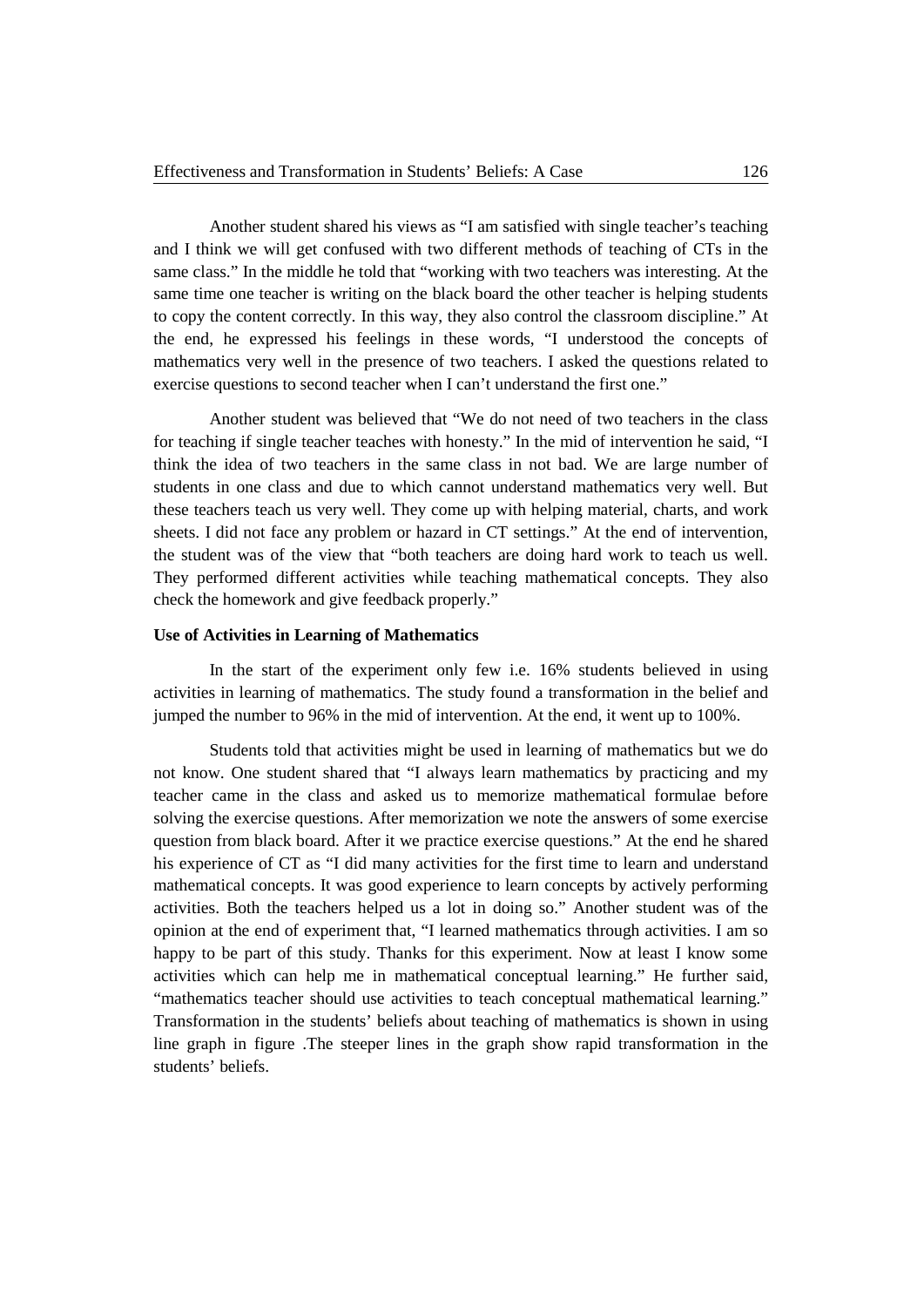# **Recommendations**

This study recommends the following points:

- 1. In Pakistan, mathematics is being taught by general to specific method of teaching practiced by one teacher. The study found that CT is better in enhancing students' academic achievement than one teacher teaching. So, CT may be practiced in some schools on experimental basis.
- 2. Students' beliefs about teaching of mathematics had transformation through collaborative teaching. Therefore, teachers may practice CT in order to modify students' attitude towards teaching of mathematics which results in reducing boredom, more opportunities for students to ask questions and their active participation in learning process.
- 3. Further researcher may be conducted on different grads, include all contents of mathematics, include female students, and apply more CT settings, for example, alternative teaching, station teaching, parallel teaching.

## **References**

- Almon, S. & Feng, J. (2012, November). *Co-teaching vs. solo-teaching: effect on fourth graders' math achievement.* Paper presented at Mid-South Educational Research Association Annual Conference, Lexington, Kentucky, USA.
- Anderson, M. & Silva, S. D. (2009). *Beliefs, values and attitudes*. Retrieved from <http://www.me-and-us.co.uk/psheskills/bva.html>
- Cook, L. & Friend, M. (1995). Co-teaching guidelines for creating effective practices. *Focus on Exceptional Children. 28*(3), 1-16.
- Creswell, W. J. (2003). *Research design: qualitative, quantitative, and mix-methods approaches (4thed.)*. New York, NY: Pearson Education, Inc.
- Fraenkel, R. J. & Wallen, E. N. (2006). *How to design and evaluate research in education.* New York, NY: Mc- Graw Hill.
- Jang, S. (2006). Research on the effects of team teaching upon two secondary school teachers. *Educational Research*, *48*(2), 177-194.
- Kloosterman, P., Raymond, A. M., & Emenaker, C. (1996). Students' beliefs about mathematics: A three-year study. *The Elementary School Journal, 97*(1), 39-56.
- Krosnick, J. (2007). *Introduction to survey design*. Paper presented at the COM 239, Stanford University, CA, USA.